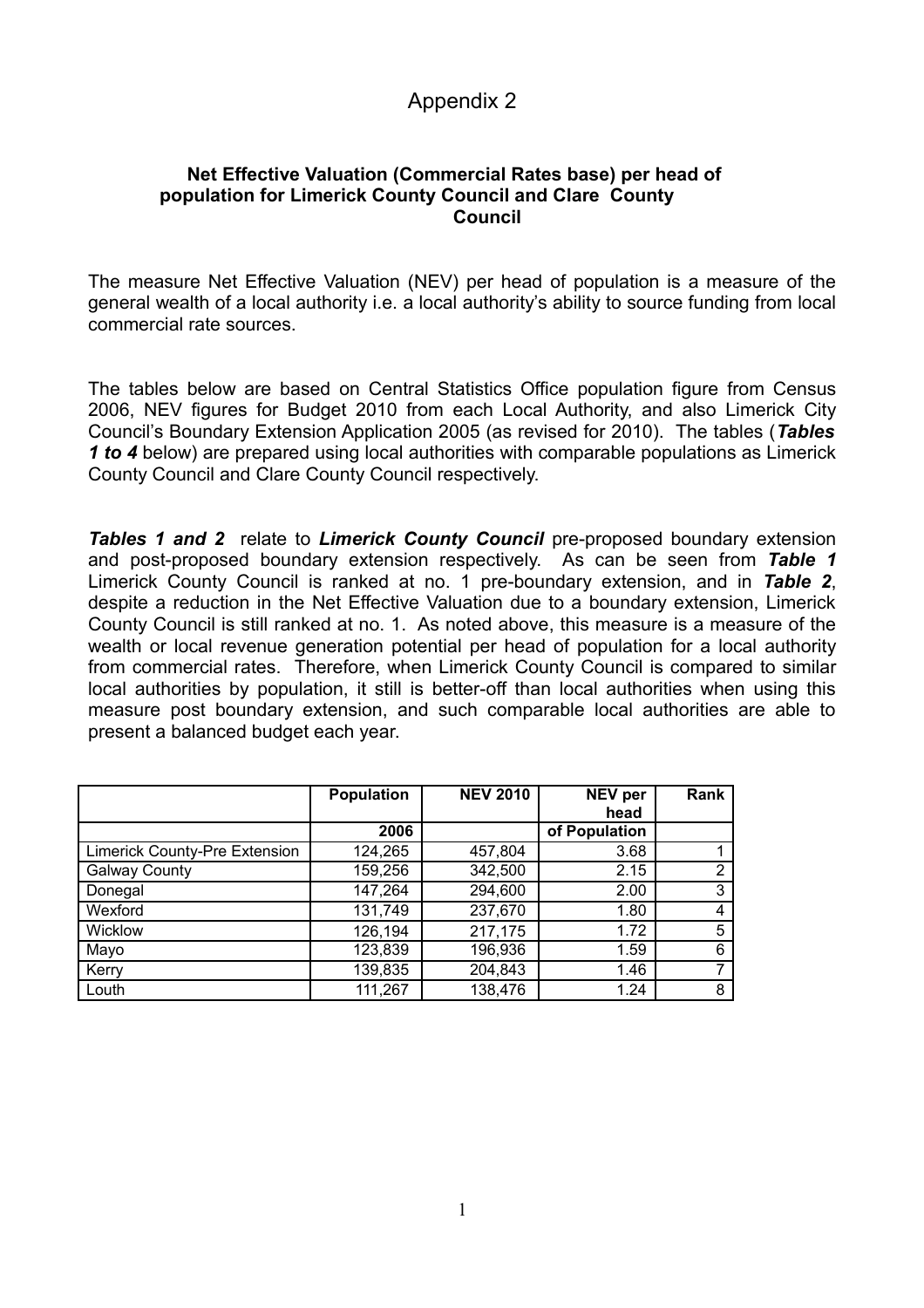**Table 1:** NEV for comparable local authorities to Limerick County Council (**Pre-Proposed Boundary Extension**).

|                                       | <b>Population</b> | <b>NEV 2010</b> | <b>NEV per</b><br>head | Rank |
|---------------------------------------|-------------------|-----------------|------------------------|------|
|                                       | 2006              |                 | οf                     |      |
|                                       |                   |                 | <b>Population</b>      |      |
| <b>Limerick County-Post Extension</b> | 89,726            | 263,152         | 2.93                   |      |
| <b>Galway County</b>                  | 159,256           | 342,500         | 2.15                   | 2    |
| Donegal                               | 147,264           | 294,600         | 2.00                   | 3    |
| Wexford                               | 131,749           | 237,670         | 1.80                   | 4    |
| Wicklow                               | 126,194           | 217,175         | 1.72                   | 5    |
| Mayo                                  | 123,839           | 196,936         | 1.59                   | 6    |
| Kerry                                 | 139,835           | 204,843         | 1.46                   | 7    |
| Louth                                 | 111,267           | 138,476         | 1.24                   | 8    |

**Table 2:** NEV for comparable local authorities to Limerick County Council (*Post-Proposed Boundary Extension*).

*Tables 3 and 4* below relate to *Clare County Council* pre-proposed boundary extension and post-proposed boundary extension respectively. As can be seen from *Table 3* Clare County Council is ranked at no. 1 pre-boundary extension, and in *Table 4*, despite a reduction in the Net Effective Valuation due to a boundary extension, Clare County Council is still ranked at no. 1, and in fact experiences a higher NEV per head of population of 4.60. This is mainly due to the area in the proposed boundary extension area being largely residential with a small commercial rates base. As noted above, this measure is a measure of the wealth or local revenue generation potential per head of population for a local authority from commercial rates, and Clare County Council benefits overall from the proposed boundary extension with reference to this measure.